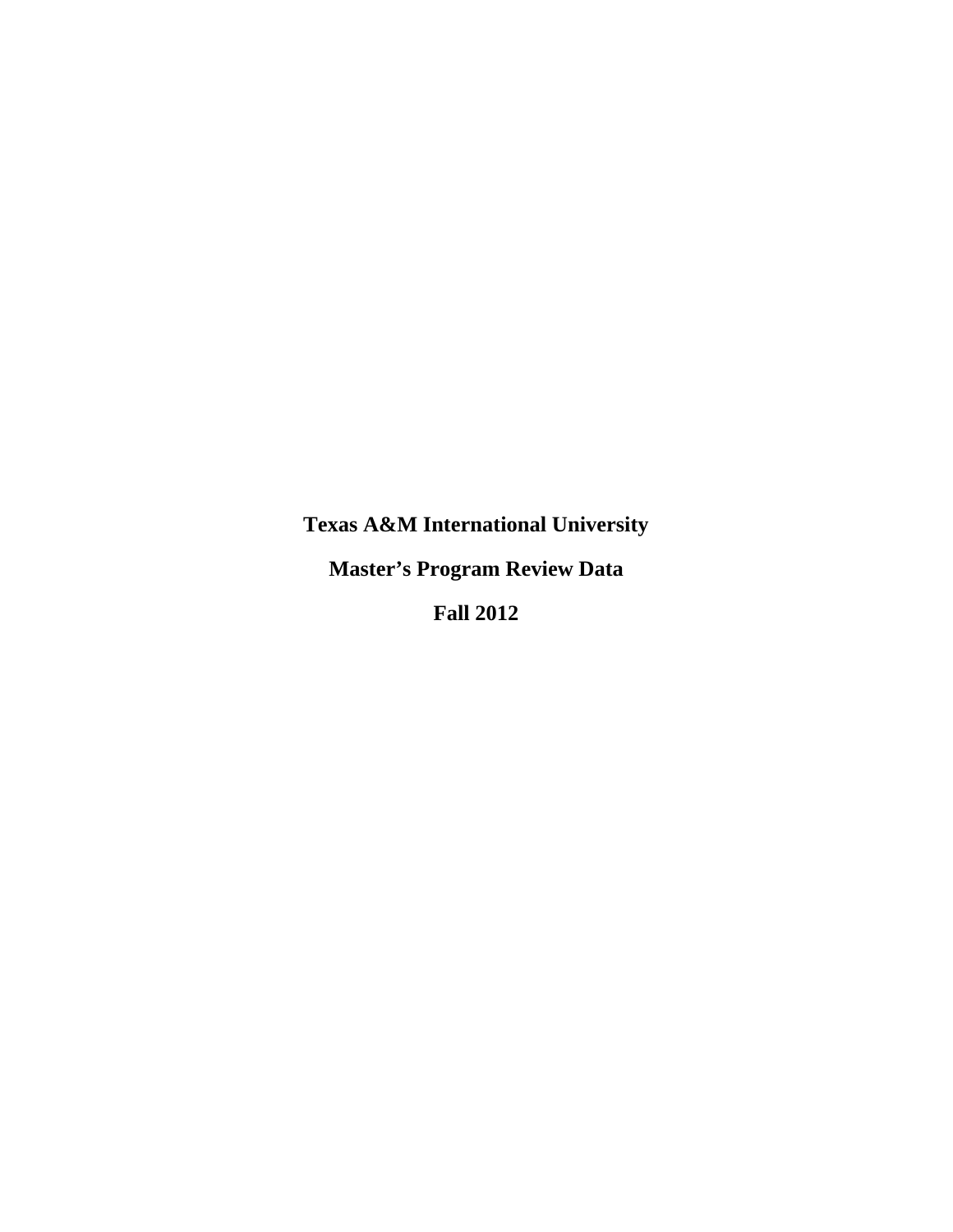### **Texas A & M International University Graduate Enrollment By College, Degree and Major**

|                  |               |                                              |                |                |                          |                  |                 |            |                 |                         |                 | <b>Semester</b>  |                 |            |                 |                |                          |       |                 |              |
|------------------|---------------|----------------------------------------------|----------------|----------------|--------------------------|------------------|-----------------|------------|-----------------|-------------------------|-----------------|------------------|-----------------|------------|-----------------|----------------|--------------------------|-------|-----------------|--------------|
|                  |               |                                              |                |                |                          | <b>Fall 2010</b> |                 |            |                 |                         |                 | <b>Fall 2011</b> |                 |            |                 |                | <b>Fall 2012</b>         |       |                 |              |
|                  |               |                                              | Grad           | Full           | Part                     |                  |                 | <b>FTE</b> | Grad            | Full                    | Part            |                  |                 | <b>FTE</b> | Grad            | Full           | Part                     |       |                 | <b>FTE</b>   |
| College          | <b>Degree</b> | <b>Maior</b>                                 | $\mathbf{Cnt}$ | <b>Time</b>    | <b>Time</b>              | % FT             | <b>SCH</b>      | [SCH/9]    | $\mathbf{Cnt}$  | <b>Time</b>             | <b>Time</b>     | %FT              | <b>SCH</b>      | [SCH/9]    | Cnt             | <b>Time</b>    | Time                     | %FT   | <b>SCH</b>      | <b>SCH/9</b> |
| AS               | <b>MA</b>     | <b>Counseling Psychology</b>                 | 49             | 3              | 46                       | 6.12             | 284             | 31.56      | 55              | 15                      | 40              | 27.27            | 356             | 39.56      | 61              | 20             | 41                       | 32.79 | 396             | 44.00        |
|                  |               | English                                      | 21             | 3              | 18                       | 14.29            | 117             | 13.00      | 18              | $\overline{4}$          | 14              | 22.22            | 111             | 12.33      | 19              | 5 <sub>1</sub> | 14                       | 26.32 | 120             | 13.33        |
|                  |               | <b>History</b>                               | 11             |                | 10                       | 9.09             | 54              | 6.00       | 10              |                         | $\mathbf Q$     | 10.00            | 48              | 5.33       | 5               | $\mathbf 2$    | 3                        | 40.00 | 30              | 3.33         |
|                  |               | <b>History and Political Thought</b>         |                |                |                          |                  |                 |            |                 |                         |                 |                  |                 |            | 12              | $\overline{3}$ | $\mathbf Q$              | 25.00 | 75              | 8.33         |
|                  |               | Lang, Lit & Translation                      |                |                |                          |                  |                 |            |                 |                         |                 |                  |                 |            | $\mathfrak{D}$  |                |                          | 50.00 | 12              | 1.33         |
|                  |               | <b>Political Science</b>                     | $\overline{7}$ | $\overline{2}$ | 5                        | 28.57            | 48              | 5.33       | 13              | 5                       | -8              | 38.46            | 84              | 9.33       | $\overline{4}$  | $\overline{2}$ |                          | 50.00 | 30              | 3.33         |
|                  |               | Sociology                                    | 24             | $\overline{2}$ | $22\,$                   | 8.33             | 141             | 15.67      | 19              | $\mathbf{3}$            | 16              | 15.79            | 117             | 13.00      | 12              | $\mathbf{1}$   | 11                       | 8.33  | 63              | 7.00         |
|                  |               | Spanish                                      | 16             | $\overline{1}$ | 15                       | 6.25             | 90              | 10.00      | 18              | $\overline{1}$          | 17              | 5.56             | 108             | 12.00      | 14              | $\mathfrak{D}$ | 12                       | 14.29 | 81              | 9.00         |
|                  | <b>MPA</b>    | <b>Health Administration</b>                 | $\overline{2}$ | $\Omega$       | $\mathfrak{D}$           | .00              | 12              | 1.33       | $\mathbf{1}$    | $\mathbf{0}$            |                 | .00              | 3               | .33        |                 |                |                          |       |                 |              |
|                  |               | <b>Public Administration</b>                 | 36             |                | 35                       | 2.78             | 210             | 23.33      | 29              | 3                       | 26              | 10.34            | 156             | 17.33      | 26              | $\overline{3}$ | 23                       | 11.54 | 144             | 16.00        |
|                  | <b>MS</b>     | <b>Biology</b>                               | 23             | 3              | 20                       | 13.04            | 131             | 14.56      | 29              | 16                      | 13              | 55.17            | 223             | 24.78      | $28\,$          | 14             | 14                       | 50.00 | 211             | 23.44        |
|                  |               | <b>Criminal Justice</b>                      | 40             | $\overline{4}$ | 36                       | 10.00            | 231             | 25.67      | 34              | $\overline{4}$          | 30              | 11.76            | 177             | 19.67      | 31              | 6              | 25                       | 19.35 | 189             | 21.00        |
|                  |               | <b>Mathematics</b>                           | 14             | 9              | $\overline{\phantom{0}}$ | 64.29            | 99              | 11.00      | 12              | $\mathbf{3}$            | q               | 25.00            | 63              | 7.00       | 10              | 8              |                          | 80.00 | 77              | 8.56         |
|                  |               | Psychology                                   | 14             | 3              | 11                       | 21.43            | 90              | 10.00      | 10              | $\overline{3}$          | $7\phantom{.0}$ | 30.00            | 60              | 6.67       | 19              | $\overline{4}$ | 15                       | 21.05 | 109             | 12.11        |
| <b>Total AS</b>  |               |                                              | 257            | 32             | 225                      | 12.45            | 1507            | 167.44     | 248             | 58                      | 190             | 23.39            | 1506            | 167.33     | 243             | 71             | 172                      | 29.22 | 1537            | 170.78       |
| <b>ED</b>        | <b>MS</b>     | <b>Curriculum and Instruction</b>            | 42             | 6              | 36                       | 14.29            | 256             | 28.44      | 27              | $\overline{3}$          | 24              | 11.11            | 150             | 16.67      | $\overline{25}$ | $\overline{3}$ | $\overline{22}$          | 12.00 | 131             | 14.56        |
|                  |               | <b>Education Intervent for Autism</b>        |                |                |                          |                  |                 |            | 3               | $\mathbf{0}$            | 3               | .00              | $\overline{15}$ | 1.67       | $\overline{4}$  | $\mathbf{0}$   | $\overline{4}$           | .00   | $\overline{25}$ | 2.78         |
|                  |               | <b>School Counseling</b>                     | 60             | 3              | 57                       | 5.00             | 336             | 37.33      | 58              | 6                       | 52              | 10.34            | 345             | 38.33      | 39              | $\overline{0}$ | 39                       | .00   | 209             | 23.22        |
|                  |               | <b>Special Education</b>                     | 42             | $\mathbf{1}$   | 41                       | 2.38             | 240             | 26.67      | 31              |                         | 30              | 3.23             | 177             | 19.67      | $26\,$          | $\overline{2}$ | 24                       | 7.69  | 156             | 17.33        |
|                  | <b>MSED</b>   | <b>Bilingual Education</b>                   | 25             | $\overline{2}$ | 23                       | 8.00             | 135             | 15.00      | 14              | $\overline{2}$          | 12              | 14.29            | 84              | 9.33       | 14              | $\overline{2}$ | 12                       | 14.29 | 81              | 9.00         |
|                  |               | <b>Early Childhood Education</b>             | $\overline{A}$ | $\mathbf{0}$   | $\overline{4}$           | .00              | 21              | 2.33       | $\overline{4}$  | $\mathbf{0}$            | $\overline{4}$  | .00              | 24              | 2.67       | 3               | $\overline{0}$ | 3                        | .00   | 12              | 1.33         |
|                  |               | <b>Educational Administration</b>            | 81             | 9              | 72                       | 11.11            | 477             | 53.00      | 68              | $\overline{5}$          | 63              | 7.35             | 387             | 43.00      | 82              | 16             | 66                       | 19.51 | 498             | 55.33        |
|                  |               | <b>Reading</b>                               | 8              | $\Omega$       | 8                        | .00              | 45              | 5.00       | 11              |                         | 10              | 9.09             | 69              | 7.67       | $\overline{2}$  | $\overline{0}$ | $\overline{\mathcal{L}}$ | .00   | 12              | 1.33         |
| <b>Total ED</b>  |               |                                              | 262            | 21             | 241                      | 8.02             | 1510            | 167.78     | 216             | 18                      | 198             | 8.33             | 1251            | 139.00     | 195             | 23             | 172                      | 11.79 | 1124            | 124.89       |
| <b>NH</b>        | <b>MSN</b>    | <b>Nurse Practitioner</b>                    | 26             | $\mathbf{0}$   | $\overline{26}$          | .00              | 156             | 17.33      | 29              | $\Omega$                | 29              | .00              | 182             | 20.22      | 26              | $\Omega$       | $\overline{26}$          | .00   | 171             | 19.00        |
| <b>Total NH</b>  |               |                                              | 26             | $\mathbf{0}$   | 26                       | .00              | 156             | 17.33      | 29              | $\mathbf{0}$            | 29              | .00              | 182             | 20.22      | 26              | $\bf{0}$       | $\overline{26}$          | .00   | 171             | 19.00        |
|                  |               |                                              |                |                |                          |                  |                 |            |                 |                         |                 |                  |                 |            |                 |                |                          |       |                 |              |
| <b>SSB</b>       | <b>MBA</b>    | <b>Business Administration</b>               | 8              | $\sqrt{2}$     | 6                        | 25.00            | $\overline{51}$ | 5.67       | 10              | $\sqrt{2}$              | 8               | 20.00            | 63              | 7.00       | $8\phantom{1}$  | $\overline{c}$ | 6                        | 25.00 | 48              | 5.33         |
|                  |               | <b>International Banking</b>                 | 5              | 3              |                          | 60.00            | 42              | 4.67       | $\overline{c}$  | $\mathbf{1}$            |                 | 50.00            | $\overline{15}$ | 1.67       |                 | $\overline{0}$ |                          | .00   | 6               | .67          |
|                  |               | <b>International Trade</b>                   | 11             | 6              |                          | 54.55            | 91              | 10.11      | $\overline{7}$  | $\mathbf{3}$            | $\overline{4}$  | 42.86            | 60              | 6.67       | $\overline{4}$  |                | 3                        | 25.00 | $\overline{27}$ | 3.00         |
|                  |               | MBA - Accounting                             | 15             | $\mathfrak{Z}$ | 12                       | 20.00            | 87              | 9.67       | 18              | $\mathfrak{Z}$          | 15              | 16.67            | 102             | 11.33      | 14              | $\overline{2}$ | 12                       | 14.29 | 87              | 9.67         |
|                  |               | <b>MBA</b> - Information Systems             | 6              | $\mathcal{D}$  |                          | 33.33            | 42              | 4.67       | $\overline{5}$  | $\overline{2}$          |                 | 40.00            | 36              | 4.00       | $\overline{5}$  |                |                          | 20.00 | $\overline{33}$ | 3.67         |
|                  |               | <b>MBA</b> - International Banking & Finance |                |                |                          |                  |                 |            | $\overline{4}$  | $\overline{4}$          | $\sqrt{ }$      | 100.00           | 51              | 5.67       | 10              | $\overline{4}$ | 6                        | 40.00 | 69              | 7.67         |
|                  |               | <b>MBA - International Business Admin</b>    | 84             | $\overline{A}$ | 80                       | 4.76             | 477             | 53.00      | 80              | 14                      | 66              | 17.50            | 474             | 52.67      | 77              | 11             | 66                       | 14.29 | 459             | 51.00        |
|                  |               | <b>MBA</b> - International Finance           | 12             | 6              |                          | 50.00            | 99              | 11.00      | 12              | 6                       | 6               | 50.00            | 93              | 10.33      | $\overline{4}$  | $\Omega$       | $\boldsymbol{\Delta}$    | .00   | 18              | 2.00         |
|                  |               | <b>MBA - International Trade</b>             | 3              | $\overline{c}$ |                          | 66.67            | $\overline{27}$ | 3.00       |                 |                         |                 |                  |                 |            |                 |                |                          |       |                 |              |
|                  |               | <b>MBA</b> - Management                      | 65             | 15             | 50                       | 23.08            | 399             | 44.33      | $\overline{55}$ | $\overline{7}$          | 48              | 12.73            | 330             | 36.67      | 50              | 4              | 46                       | 8.00  | 282             | 31.33        |
|                  |               | <b>MBA</b> - Marketing                       | 11             | 3              | 8                        | 27.27            | 69              | 7.67       | 12              | $\overline{\mathbf{c}}$ | 10              | 16.67            | 78              | 8.67       | 8               | $\overline{3}$ | $\overline{5}$           | 37.50 | 57              | 6.33         |
|                  |               | <b>MPACC</b> Accounting                      | 39             | 6              | 33                       | 15.38            | 246             | 27.33      | 39              | 5                       | 34              | 12.82            | 219             | 24.33      | $\overline{37}$ | $\overline{3}$ | 34                       | 8.11  | 186             | 20.67        |
|                  | <b>MS</b>     | <b>Information Systems</b>                   | 42             | 24             | 18                       | 57.14            | 321             | 35.67      | 27              | 13                      | 14              | 48.15            | 207             | 23.00      | 19              | 12             |                          | 63.16 | 165             | 18.33        |
|                  | PHD           | <b>International Business Admin</b>          |                | $\overline{1}$ | $\Omega$                 | #####            | 12              | 1.33       |                 |                         |                 |                  |                 |            |                 |                |                          |       |                 |              |
| <b>Total SSB</b> |               |                                              | 302            | 77             | 225<br>717               | 25.50            | 1963            | 218.11     | 271             | 62                      | 209             | 22.88            | 1728<br>4667    | 192.00     | 237<br>701      | 43             | 194                      | 18.14 | 1437            | 159.67       |
|                  | <b>Total</b>  |                                              | 847            | 130            |                          | 15.35            | 5136            | 570.67     | 764             | 138                     | 626             | 18.06            |                 | 518.56     |                 | 137            | 564                      | 19.54 | 4269            | 474.33       |

*WebFocus: IR\_GRAD\_PGM-REV-ENR as of 01/25/13* 

*Note: Report Excludes Non-Degree Students*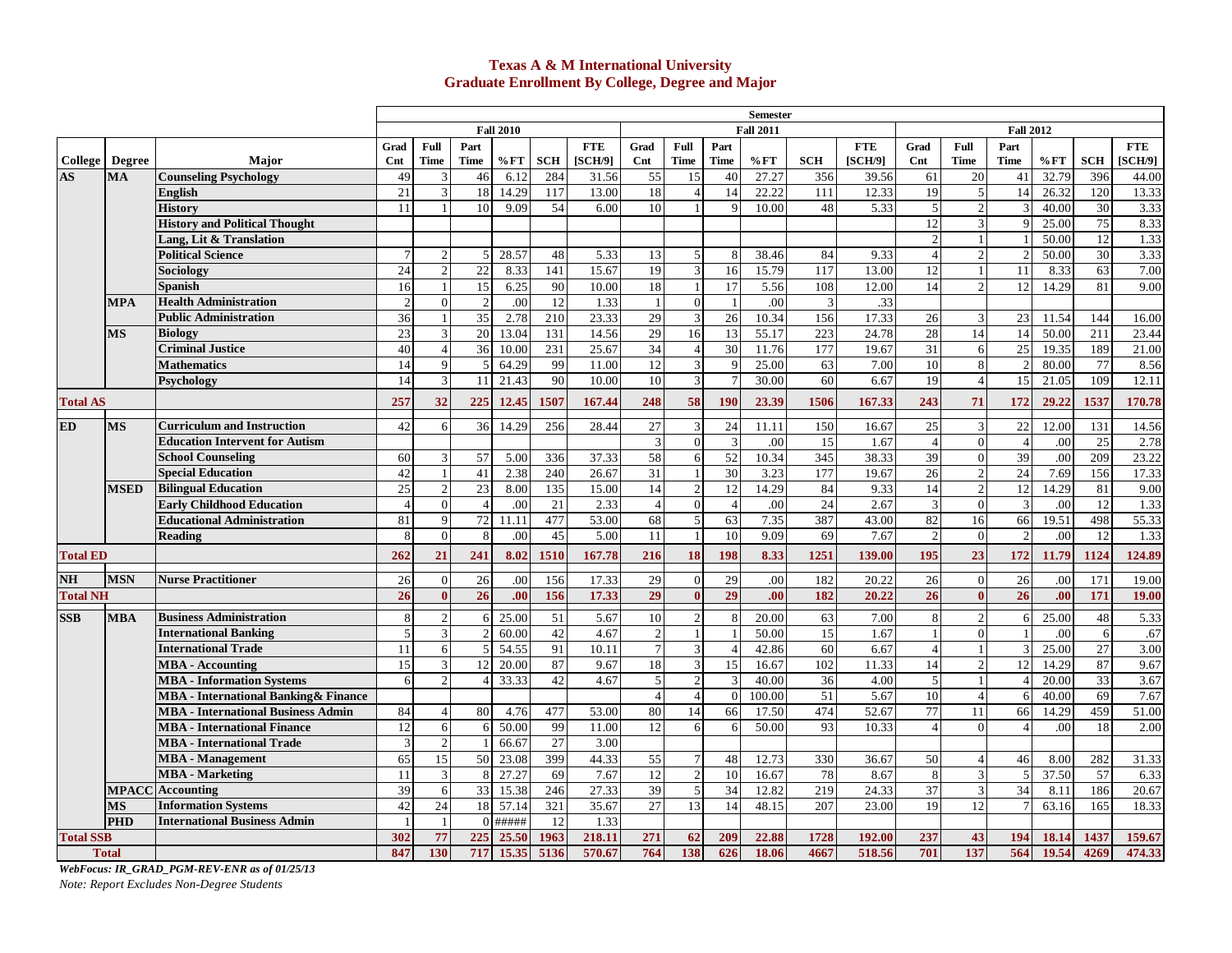### **Texas A & M International University Graduate Enrollment By Major Across Ethnicity and Gender**

|                                   |                        |                                       |                |              |                    |                     | <b>Fall 2010</b> |                |                          |                |                |                       |                |             |                                  |                         | <b>Fall 2011</b>         |                         |                   |              |                |                |                |                |                |                | <b>Fall 2012</b> |                       |                |                |             |                |              |                              |
|-----------------------------------|------------------------|---------------------------------------|----------------|--------------|--------------------|---------------------|------------------|----------------|--------------------------|----------------|----------------|-----------------------|----------------|-------------|----------------------------------|-------------------------|--------------------------|-------------------------|-------------------|--------------|----------------|----------------|----------------|----------------|----------------|----------------|------------------|-----------------------|----------------|----------------|-------------|----------------|--------------|------------------------------|
|                                   |                        |                                       |                |              |                    |                     |                  |                |                          |                |                |                       |                |             |                                  |                         |                          |                         |                   |              |                |                |                |                |                |                |                  |                       |                |                |             |                |              |                              |
|                                   |                        |                                       |                | Asian        | <b>Blck</b>        |                     | <b>Hisp</b>      |                |                          | White Unk      |                | Inter                 |                | Asian       | <b>Back</b>                      |                         | Hisp                     |                         | White             | Unk          |                | <b>Inter</b>   |                |                |                | Asian Blck Haw |                  | <b>Hisp</b>           |                | White          | Multi       |                | <b>Unk</b>   | Inter                        |
|                                   |                        |                                       | $\mathbf{F}$   | $\mathbf{M}$ | $\mathbf M$        | F                   | $\mathbf M$      |                |                          | $F$ M $F$ M    |                | $F$ M                 |                | $\mathbf F$ | $F$ M                            | $\mathbf{F}$            | M                        |                         | $F$ M $F$ M $F$ M |              |                |                | $F$ M $F$ M    |                |                | $\mathbf M$    | $\mathbf F$      | $\mathbf M$           |                | $F$ M          | $\mathbf M$ |                |              | $F$ M $F$ M                  |
| Coll                              | <b>Degree</b>          | Major                                 |                |              |                    |                     |                  |                |                          |                |                |                       |                |             |                                  |                         |                          |                         |                   |              |                |                |                |                |                |                |                  |                       |                |                |             |                |              |                              |
| $\overline{\mathbf{A}\mathbf{S}}$ | <b>MA</b>              | <b>Counseling Psychology</b>          |                |              |                    | 33                  | 14               |                |                          |                |                |                       |                |             |                                  | 38                      | 15                       |                         |                   |              |                |                |                |                |                |                | 45               | 14                    |                |                |             |                |              | $\mathfrak{D}$               |
|                                   |                        | <b>English</b>                        |                |              |                    | 10                  |                  |                |                          |                |                |                       |                |             |                                  | 8                       | 10                       |                         |                   |              |                |                |                |                |                |                |                  | q                     |                |                |             |                |              |                              |
|                                   |                        | <b>History</b>                        |                |              |                    | 5                   | $\overline{5}$   |                |                          |                |                |                       |                |             |                                  | $\overline{4}$          | $\mathcal{F}$            |                         |                   |              |                |                |                |                |                |                |                  |                       |                |                |             |                |              |                              |
|                                   |                        | <b>History and Political Thought</b>  |                |              |                    |                     |                  |                |                          |                |                |                       |                |             |                                  |                         |                          |                         |                   |              |                |                |                |                |                |                |                  |                       |                |                |             |                |              |                              |
|                                   |                        | Lang, Lit & Translation               |                |              |                    |                     |                  |                |                          |                |                |                       |                |             |                                  |                         |                          |                         |                   |              |                |                |                |                |                |                |                  |                       |                |                |             |                |              |                              |
|                                   |                        | <b>Political Science</b>              |                |              |                    |                     |                  |                |                          |                |                |                       |                |             |                                  |                         |                          |                         |                   |              |                |                |                |                |                |                |                  |                       |                |                |             |                |              |                              |
|                                   |                        | Sociology                             |                |              |                    | 18                  | 6                |                |                          |                |                |                       |                |             |                                  | 15                      |                          |                         |                   |              |                |                |                |                |                |                | 11               |                       |                |                |             |                |              |                              |
|                                   |                        | Spanish                               |                |              |                    | 12                  | $\overline{c}$   |                |                          |                |                |                       |                |             |                                  | 14                      |                          |                         |                   |              |                |                |                |                |                |                | 12               |                       |                |                |             |                |              |                              |
|                                   | <b>MPA</b>             | <b>Health Administration</b>          |                |              |                    |                     |                  |                |                          |                |                |                       |                |             |                                  |                         |                          |                         |                   |              |                |                |                |                |                |                |                  |                       |                |                |             |                |              |                              |
|                                   |                        | <b>Public Administration</b>          |                |              |                    | 21                  | 14               |                |                          |                |                |                       |                |             |                                  | 19                      |                          |                         |                   |              |                |                |                |                |                |                | 15               |                       |                |                |             |                |              |                              |
|                                   | <b>MS</b>              | <b>Biology</b>                        |                |              |                    | 12                  | 8                |                |                          |                |                |                       |                |             |                                  | 15                      | 10                       |                         |                   |              | 2              |                |                |                |                |                | 17               | 8                     |                |                |             |                |              |                              |
|                                   |                        | <b>Criminal Justice</b>               |                |              |                    | 22                  | 14               |                |                          |                |                |                       |                |             |                                  | 19                      | 11                       |                         |                   |              |                |                |                |                |                |                | 14               | 12                    | 2              |                |             |                |              |                              |
|                                   |                        | <b>Mathematics</b>                    |                |              |                    |                     | 10               |                |                          |                |                |                       |                |             |                                  |                         | 10                       |                         |                   |              |                |                |                |                |                |                |                  |                       |                |                |             |                |              |                              |
|                                   |                        | <b>Psychology</b>                     |                |              |                    | 8                   | $\overline{4}$   |                |                          |                |                |                       |                |             |                                  |                         |                          |                         |                   |              |                |                |                |                |                |                | 15               | $\overline{2}$        | $\sqrt{2}$     |                |             |                |              |                              |
| <b>Total AS</b>                   |                        |                                       | $\overline{2}$ |              |                    | 145                 | 90               | 3              | 7 <sup>1</sup>           | $\overline{2}$ | $\mathbf{0}$   | $\boldsymbol{\Delta}$ |                |             | $\mathbf{0}$<br>$\blacksquare$   | 146                     | 81                       | 5                       | $\mathbf{3}$      | $\mathbf{0}$ | 7              |                | $\mathbf{0}$   | 0 <sub>0</sub> |                |                | 150              | 71                    | 6              |                |             | $\mathbf{0}$   |              | 6                            |
|                                   |                        |                                       |                |              |                    |                     |                  |                |                          |                |                |                       |                |             |                                  |                         |                          |                         |                   |              |                |                |                |                |                |                |                  |                       |                |                |             |                |              |                              |
| <b>ED</b>                         | <b>MS</b>              | <b>Curriculum and Instruction</b>     |                |              |                    | 27                  | $\mathbf Q$      |                | $\boldsymbol{\varDelta}$ |                |                |                       |                |             |                                  | 21                      |                          |                         | 3                 |              |                |                |                |                |                |                | 17               | 3                     | $\mathcal{D}$  |                |             |                |              |                              |
|                                   |                        | <b>Education Intervent for Autism</b> |                |              |                    |                     |                  |                |                          |                |                |                       |                |             |                                  | $\overline{\mathbf{3}}$ |                          |                         |                   |              |                |                |                |                |                |                |                  |                       |                |                |             |                |              |                              |
|                                   |                        | <b>School Counseling</b>              |                |              |                    | 53                  |                  |                |                          |                |                |                       |                |             |                                  | $\overline{51}$         | 6                        |                         |                   |              |                |                |                |                |                |                | 36               | $\overline{c}$        |                |                |             |                |              |                              |
|                                   |                        | <b>Special Education</b>              |                |              |                    | $\overline{34}$     | $\overline{4}$   | 3              |                          |                |                |                       |                |             |                                  | $\overline{25}$         | $\overline{c}$           | $\mathcal{D}$           |                   |              |                |                |                |                |                |                | 20               | 3                     |                |                |             |                |              |                              |
|                                   | <b>MSED</b>            | <b>Bilingual Education</b>            |                |              |                    | 21                  | 3                |                |                          |                |                |                       |                |             |                                  | 11                      |                          |                         |                   |              |                |                |                |                |                |                | 11               |                       |                |                |             |                |              |                              |
|                                   |                        | <b>Early Childhood Education</b>      |                |              |                    | 3                   |                  |                |                          |                |                |                       |                |             |                                  | $\mathfrak{Z}$          |                          |                         |                   |              |                |                |                |                |                |                |                  |                       |                |                |             |                |              |                              |
|                                   |                        | <b>Educational Administration</b>     |                |              |                    | 53                  | 25               |                |                          |                |                |                       |                |             |                                  | 46                      | 20                       |                         |                   |              |                |                |                |                |                |                | 57               | 21                    |                |                |             |                |              |                              |
|                                   |                        | <b>Reading</b>                        |                |              |                    |                     |                  |                |                          |                |                |                       |                |             |                                  | $\overline{Q}$          | $\overline{2}$           |                         |                   |              |                |                |                |                |                |                |                  |                       |                |                |             |                |              |                              |
| <b>Total ED</b>                   |                        |                                       | $\mathbf{0}$   | $\mathbf{0}$ | $\overline{2}$     | 198                 | 50               | $\sqrt{5}$     |                          | 50             | $\bf{0}$       | $\mathbf{0}$          |                |             | 0 <sub>0</sub><br>$\overline{2}$ | 169                     | 35                       | $\overline{\mathbf{3}}$ | $\overline{4}$    | $\bf{0}$     | $\mathbf{1}$   | $\mathbf{1}$   | $\bullet$      | 0 <sub>0</sub> | $\blacksquare$ | $\mathbf{0}$   | 149              | 32                    | $\overline{5}$ | $\overline{2}$ |             | 0 <sub>1</sub> | $\mathbf{0}$ |                              |
| <b>NH</b>                         | <b>MSN</b>             | <b>Nurse Practitioner</b>             |                |              |                    | 16                  | $\overline{7}$   | $\overline{c}$ |                          |                |                |                       |                |             |                                  | 21                      | $\mathfrak{S}$           | $\overline{2}$          |                   |              |                |                | $\mathbf{1}$   |                |                |                | 20               | 5                     |                |                |             |                |              |                              |
| <b>Total NH</b>                   |                        |                                       |                | $\mathbf{0}$ | $\mathbf{0}$       | 16                  | $\overline{7}$   | $\overline{2}$ |                          | 0 <sub>0</sub> | $\mathbf{0}$   | $\mathbf{0}$          | $\mathbf{0}$   |             | $\mathbf{0}$<br>$\bf{0}$         | 21                      | $\overline{5}$           |                         | 0 <sub>0</sub>    | $\bf{0}$     | $\mathbf{0}$   |                | 0 <sup>1</sup> | 0 <sub>0</sub> | $\mathbf{0}$   |                | 20               | $\overline{5}$        | $\mathbf{0}$   | $\mathbf{0}$   |             | 0 <sub>0</sub> | $\mathbf{0}$ | $\mathbf{0}$<br>$\mathbf{0}$ |
|                                   |                        |                                       |                |              |                    |                     |                  |                |                          |                |                |                       |                |             |                                  |                         |                          |                         |                   |              |                |                |                |                |                |                |                  |                       |                |                |             |                |              |                              |
| <b>SSB</b>                        | <b>MBA</b>             | <b>Business Administration</b>        |                |              |                    | $\overline{2}$      |                  |                |                          |                |                |                       | $\mathcal{R}$  |             |                                  | $\sqrt{2}$              | 5                        |                         | $\overline{2}$    |              |                | $\mathbf{1}$   |                |                |                |                |                  | $\boldsymbol{\Delta}$ |                |                |             |                |              |                              |
|                                   |                        | <b>International Banking</b>          |                |              |                    |                     |                  |                |                          |                |                |                       |                |             |                                  |                         |                          |                         |                   |              |                |                |                |                |                |                |                  |                       |                |                |             |                |              |                              |
|                                   |                        | <b>International Trade</b>            |                |              |                    | $\overline{5}$      | $\overline{c}$   |                | $\overline{c}$           |                |                |                       |                |             |                                  | $\overline{c}$          | $\mathfrak{D}$           |                         |                   |              |                | $\mathfrak{D}$ |                |                |                |                |                  |                       |                |                |             |                |              |                              |
|                                   |                        | <b>MBA</b> - Accounting               |                |              |                    |                     | 6                |                |                          |                |                | $\overline{2}$        |                |             |                                  | 8                       | 6                        |                         |                   |              |                | $\mathcal{P}$  |                |                |                |                |                  | 4                     |                |                |             |                |              |                              |
|                                   |                        | <b>MBA - Information Systems</b>      |                |              |                    |                     | 3                |                |                          |                |                |                       | $\mathfrak{I}$ |             |                                  |                         | 3                        |                         |                   |              |                |                |                |                |                |                |                  | 5                     |                |                |             |                |              |                              |
|                                   |                        | <b>MBA</b> - Intl Banking& Finance    |                |              |                    |                     |                  |                |                          |                |                |                       |                |             |                                  |                         |                          |                         |                   |              |                |                |                |                |                |                |                  | 8                     |                |                |             |                |              |                              |
|                                   |                        | <b>MBA - Intl Business Admin</b>      |                |              |                    | 12                  | 19               |                |                          |                |                | 14 37                 |                |             |                                  | 15                      | 17                       |                         |                   |              | 10             | 35             |                |                |                |                | $\Omega$         | 17                    |                |                |             |                |              | 43<br>7 <sup>1</sup>         |
|                                   |                        | <b>MBA</b> - International Finance    |                |              |                    | $\mathcal{D}$       | 8                |                |                          |                |                |                       | $\mathcal{D}$  |             |                                  |                         | $\overline{\phantom{0}}$ |                         |                   |              | $\mathfrak{D}$ |                |                |                |                |                |                  |                       |                |                |             |                |              |                              |
|                                   |                        | <b>MBA</b> - International Trade      |                |              |                    |                     | $\mathbf{1}$     |                |                          |                |                |                       |                |             |                                  |                         |                          |                         |                   |              |                |                |                |                |                |                |                  |                       |                |                |             |                |              |                              |
|                                   |                        | <b>MBA</b> - Management               |                |              | $\mathfrak{D}_{1}$ | 36                  | 22               |                | $\overline{2}$           |                |                |                       |                |             | $\mathbf{1}$                     | 33                      | 15                       |                         |                   |              | $\mathfrak{D}$ | $\mathfrak{D}$ | $\mathbf{1}$   |                |                |                | 29               | 16                    |                |                |             |                |              |                              |
|                                   |                        | <b>MBA</b> - Marketing                |                |              |                    | $\overline{7}$      | 3                |                |                          |                |                |                       |                |             |                                  | 6                       | $\overline{5}$           |                         |                   |              |                | $\mathbf{1}$   |                |                |                |                |                  | $\mathcal{R}$         |                |                |             |                |              |                              |
|                                   | <b>MPACC</b>           |                                       |                |              |                    |                     |                  |                |                          |                |                |                       |                |             |                                  |                         |                          |                         |                   |              |                |                |                |                |                |                |                  |                       |                |                |             |                |              |                              |
|                                   |                        | <b>Accounting</b>                     |                |              |                    | 30<br>$\mathcal{D}$ | 8                |                |                          |                |                |                       |                |             |                                  | 24<br>$\mathcal{D}$     | 13                       |                         |                   |              |                |                |                |                |                |                | 19               | 15<br>$\overline{5}$  |                |                |             |                |              | $\mathfrak{D}$               |
|                                   | $\overline{\text{MS}}$ | <b>Information Systems</b>            |                |              |                    |                     | 6                |                |                          |                |                | 25<br>9               |                |             |                                  |                         | $\overline{3}$           |                         |                   |              | 5              | 14             |                |                |                |                |                  |                       |                |                |             |                |              | 10                           |
|                                   | <b>PHD</b>             | <b>International Business Admin</b>   |                |              |                    |                     |                  |                |                          |                |                |                       |                |             |                                  |                         |                          |                         |                   |              |                |                |                |                |                |                |                  |                       |                |                |             |                |              |                              |
| <b>Total SSB</b>                  |                        |                                       | $\mathbf{0}$   |              | $\overline{2}$     | 104                 | 81               |                | 7                        | $\bf{0}$       | $\overline{2}$ | 30 74                 |                |             |                                  | 96<br>432               | 76                       |                         |                   |              | 21<br>29       | 61             |                |                | $\mathbf 0$    |                | 75               | 81                    | $\overline{2}$ |                |             | 0 <sup>2</sup> | $\mathbf{0}$ | 12 58                        |
| <b>Total</b>                      |                        |                                       |                |              |                    | 463                 | 228              |                |                          |                | $\overline{2}$ | 78<br>34              |                |             |                                  |                         | 197                      |                         |                   |              |                | 65             |                |                |                |                | 394              | 189                   | 13             | 10             |             |                |              | 64<br>19                     |

**WebFocus: IR\_GRAD\_PGM-REV-ENR as of 01/25/13** 

Note: Report Excludes Non-Degree Students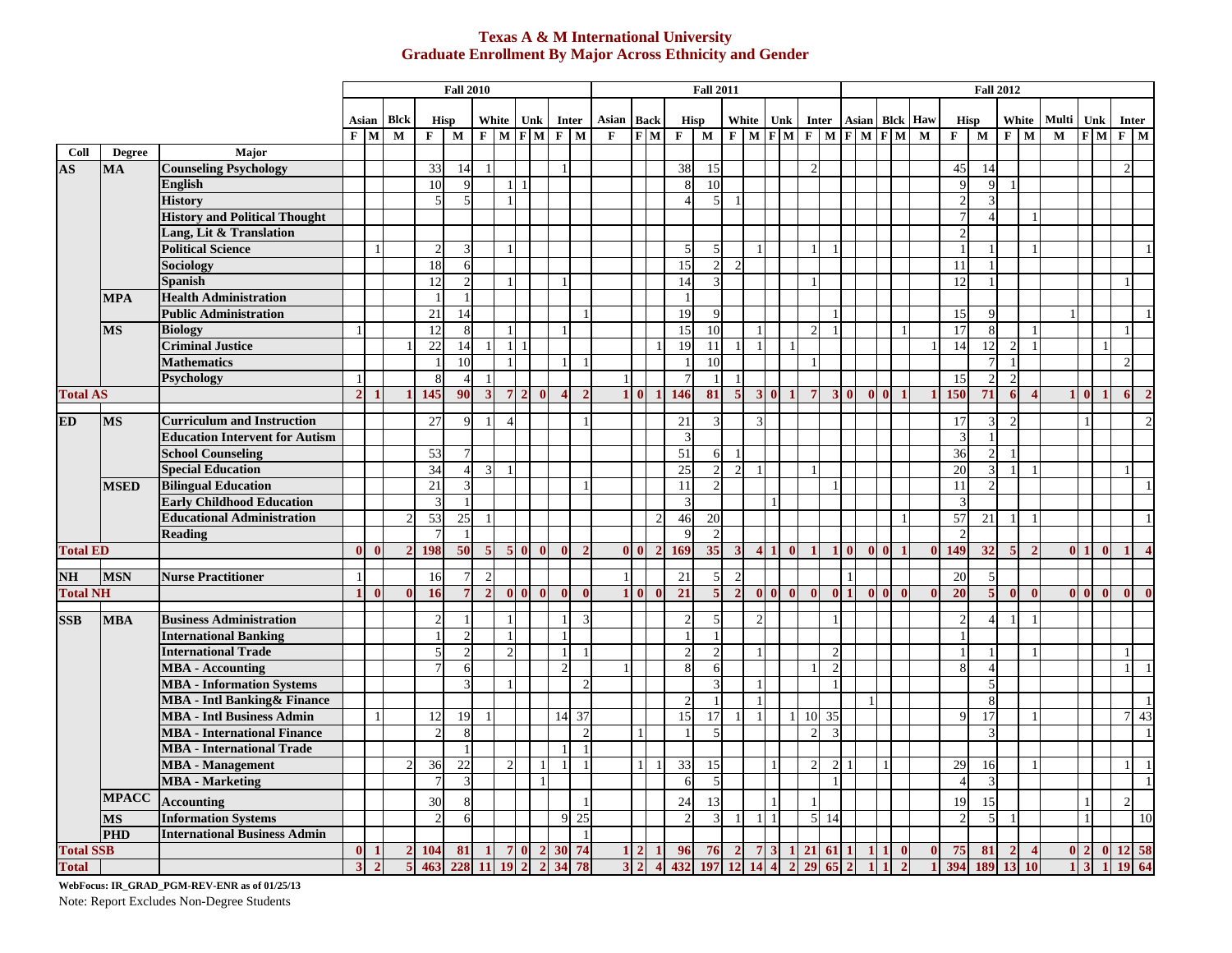## **Texas A & M International University Graduate Retention By College, Degree and Major**

|                  |               |                                           |                         |                  |          |                  | <b>Semester</b>  |          |                          |                  |          |
|------------------|---------------|-------------------------------------------|-------------------------|------------------|----------|------------------|------------------|----------|--------------------------|------------------|----------|
|                  |               |                                           |                         | <b>Fall 2009</b> |          |                  | <b>Fall 2010</b> |          |                          | <b>Fall 2011</b> |          |
|                  |               |                                           | <b>New</b>              | <b>Cnt Ret</b>   |          | <b>New</b>       | <b>Cnt Ret</b>   |          | <b>New</b>               | <b>Cnt Ret</b>   |          |
| College          | <b>Degree</b> | Major                                     | Grad                    | <b>Next Fall</b> | $%$ Ret  | Grad             | <b>Next Fall</b> | $%$ Ret  | Grad                     | <b>Next Fall</b> | $%$ Ret  |
|                  |               |                                           |                         |                  |          |                  |                  |          |                          |                  |          |
| <b>AS</b>        | <b>MA</b>     | <b>Counseling Psychology</b>              | 12                      | 9                | 75.00    | 11               | $\overline{4}$   | 36.36    | 12                       | 9                | 75.00    |
|                  |               | <b>English</b>                            | $\overline{4}$          | $\mathbf{1}$     | 25.00    | 6                | $\overline{3}$   | 50.00    | 3                        | $\overline{2}$   | 66.67    |
|                  |               | <b>History</b>                            | 3                       | $\overline{0}$   | .00      | 6                | $\overline{3}$   | 50.00    | $\mathbf{1}$             | $\mathbf{1}$     | 100.00   |
|                  |               | <b>Political Science</b>                  | $\overline{3}$          | $\mathbf{1}$     | 33.33    |                  |                  |          | 3                        | $\overline{2}$   | 66.67    |
|                  |               | Sociology                                 | $\overline{\mathbf{4}}$ | 3                | 75.00    | 3                | $\mathbf{1}$     | 33.33    | $\overline{\mathcal{L}}$ |                  | 25.00    |
|                  |               | Spanish                                   | 8                       | $\overline{c}$   | 25.00    | $\overline{2}$   |                  | 2 100.00 | 4                        |                  | 4 100.00 |
|                  | <b>MPA</b>    | <b>Public Administration</b>              | 13                      | $\overline{7}$   | 53.85    | $\overline{9}$   | $\vert 4 \vert$  | 44.44    | 6                        | $\mathbf{1}$     | 16.67    |
|                  | <b>MS</b>     | <b>Biology</b>                            | 5                       | $\overline{4}$   | 80.00    | 5                | $\overline{3}$   | 60.00    | $8\,$                    | $\overline{7}$   | 87.50    |
|                  |               | <b>Criminal Justice</b>                   | 9                       | $\overline{3}$   | 33.33    | 14               | $\vert$          | 28.57    | $\,8\,$                  | $\overline{2}$   | 25.00    |
|                  |               | <b>Mathematics</b>                        | 4                       | $\vert$          | 100.00   | 3                |                  | 3 100.00 | $\mathbf{1}$             | $\mathbf{1}$     | 100.00   |
|                  |               | <b>Psychology</b>                         | $\overline{4}$          | $\mathfrak{2}$   | 50.00    | 5                | $\overline{4}$   | 80.00    | $\overline{c}$           | $\Omega$         | .00      |
| <b>Total AS</b>  |               |                                           | 69                      | 36               | 52.17    | 64               | 31               | 48.44    | 52                       | 30               | 57.69    |
|                  |               |                                           |                         |                  |          |                  |                  |          |                          |                  |          |
| <b>ED</b>        | <b>MS</b>     | <b>Curriculum and Instruction</b>         | 6                       | 3                | 50.00    | $\boldsymbol{7}$ | $\overline{c}$   | 28.57    | $\sqrt{2}$               | 1                | 50.00    |
|                  |               | <b>Education Intervent for Autism</b>     |                         |                  |          |                  |                  |          | $\mathbf{1}$             | $\mathbf{0}$     | .00      |
|                  |               | <b>School Counseling</b>                  | 6                       | 4                | 66.67    | 10               | 7                | 70.00    | 6                        | 3                | 50.00    |
|                  |               | <b>Special Education</b>                  | 11                      | $\overline{7}$   | 63.64    | 8                | $\overline{5}$   | 62.50    | $\mathbf{1}$             | $\mathbf{1}$     | 100.00   |
|                  | <b>MSED</b>   | <b>Bilingual Education</b>                | $\overline{c}$          |                  | 50.00    | 5                | $\sqrt{2}$       | 40.00    | 3                        | $\overline{2}$   | 66.67    |
|                  |               | <b>Early Childhood Education</b>          | 3                       | $\overline{2}$   | 66.67    | $\mathbf{1}$     | $\boldsymbol{0}$ | .00      | $\overline{c}$           | $\overline{2}$   | 100.00   |
|                  |               | <b>Educational Administration</b>         | $\overline{19}$         | 12               | 63.16    | $\overline{14}$  | 11               | 78.57    | 6                        | 3                | 50.00    |
|                  |               | <b>Reading</b>                            | 3                       | -1               | 33.33    |                  |                  |          |                          |                  |          |
| <b>Total ED</b>  |               |                                           | 50                      | 30               | 60.00    | 45               | 27               | 60.00    | 21                       | 12               | 57.14    |
|                  |               |                                           |                         |                  |          |                  |                  |          |                          |                  |          |
| <b>NH</b>        | <b>MSN</b>    | <b>Nurse Practitioner</b>                 |                         |                  |          | 14               | 12               | 85.71    | 14                       | 12               | 85.71    |
| <b>Total NH</b>  |               |                                           | $\bf{0}$                | $\mathbf{0}$     | .00      | 14               | 12               | 85.71    | 14                       | 12               | 85.71    |
|                  |               |                                           |                         |                  |          |                  |                  |          |                          |                  |          |
| <b>SSB</b>       | <b>MBA</b>    | <b>Business Administration</b>            | $\overline{c}$          | 1                | 50.00    | $\overline{c}$   | $\mathbf{1}$     | 50.00    | 3                        | $\mathbf{1}$     | 33.33    |
|                  |               | <b>International Banking</b>              | $\mathbf{1}$            | $\mathbf{1}$     | 100.00   | $\mathbf{1}$     |                  | 1 100.00 |                          |                  |          |
|                  |               | <b>International Trade</b>                | 3                       |                  | 3 100.00 | $\overline{3}$   | $\overline{0}$   | .00      | 4                        | $\overline{2}$   | 50.00    |
|                  |               | <b>MBA</b> - Accounting                   | 5                       | $\overline{c}$   | 40.00    | $\overline{c}$   | $\mathbf{1}$     | 50.00    | 6                        | $\overline{3}$   | 50.00    |
|                  |               | <b>MBA - Information Systems</b>          | 1                       | $\mathbf{1}$     | 100.00   | $\mathbf{1}$     | $\overline{0}$   | .00      | $\mathbf{1}$             | $\overline{0}$   | .00      |
|                  |               | <b>MBA - International Business Admin</b> | 28                      | 15               | 53.57    | 10               | 9                | 90.00    | 16                       | 16               | 100.00   |
|                  |               | <b>MBA</b> - International Finance        | 5                       | $\overline{c}$   | 40.00    | $\overline{2}$   | $\mathbf{0}$     | .00      | $\overline{\mathcal{L}}$ | $\overline{2}$   | 50.00    |
|                  |               | <b>MBA</b> - International Trade          |                         |                  |          | 1                |                  | 1 100.00 |                          |                  |          |
|                  |               | <b>MBA</b> - Management                   | 17                      | 11               | 64.71    | 10               | 5 <sup>1</sup>   | 50.00    | 10                       | $\overline{4}$   | 40.00    |
|                  |               | <b>MBA</b> - Marketing                    |                         |                  |          | $\overline{c}$   |                  | 2 100.00 | $\overline{c}$           | 1                | 50.00    |
|                  |               | <b>MPACC</b> Accounting                   | 11                      | 8                | 72.73    | 9                | $\overline{7}$   | 77.78    | $8\,$                    | 6                | 75.00    |
|                  | <b>MS</b>     | <b>Information Systems</b>                | 16                      | 13               | 81.25    | 10               | $\,8\,$          | 80.00    | $\sqrt{5}$               | 3                | 60.00    |
| <b>Total SSB</b> |               |                                           | 89                      | 57               | 64.04    | 53               | 35               | 66.04    | 59                       | 38               | 64.41    |
| <b>Total</b>     |               |                                           | 208                     | 123              | 59.13    | 176              | 105              | 59.66    | 146                      | 92               | 63.01    |

*WebFocus: IR\_PGM-REV-RET-2013 as of 01/28/13 Note: Report Excludes Non-Degree Students*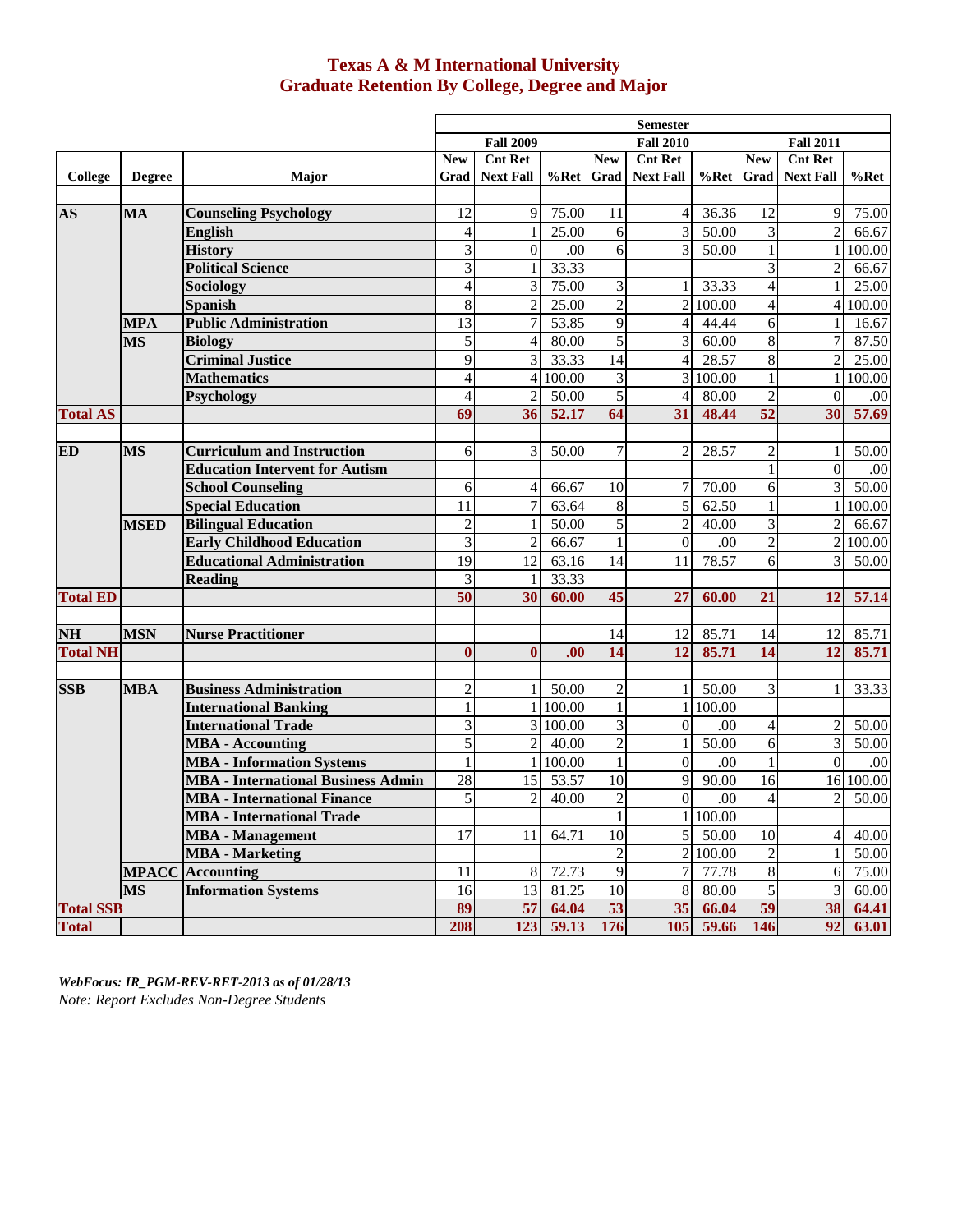### **Texas A & M International University New Graduate Students 5th Year Graduation Rates**

|                  |             |                                     |                         |                  |        |                         | <b>Cohort Semester</b> |        |                         |                  |                    |
|------------------|-------------|-------------------------------------|-------------------------|------------------|--------|-------------------------|------------------------|--------|-------------------------|------------------|--------------------|
|                  |             |                                     |                         | <b>Fall 2005</b> |        |                         | <b>Fall 2006</b>       |        |                         | <b>Fall 2007</b> |                    |
|                  |             |                                     | <b>Cohort</b>           | 5yr              | Grad   | Cohort                  | 5yr                    | Grad   | Cohort                  | 5yr              | Grad               |
| College          | Degr        | Major                               | Count                   | <b>Grad Cnt</b>  | Rate   | Count                   | <b>Grad Cnt</b>        | Rate   | Count                   | <b>Grad Cnt</b>  | Rate               |
|                  |             |                                     |                         |                  |        |                         |                        |        |                         |                  |                    |
| AS               | <b>MA</b>   | <b>Counseling Psychology</b>        | $\overline{5}$          | $\overline{4}$   | 80.00  | 9                       | 8                      | 88.89  | $\boldsymbol{2}$        | $\Omega$         | .00                |
|                  |             | English                             |                         |                  |        | 3                       | $\mathbf 1$            | 33.33  | $\overline{c}$          | $\Omega$         | .00                |
|                  |             | <b>History</b>                      | 3                       | $\,1$            | 33.33  | $\mathbf{1}$            | $\mathbf{1}$           | 100.00 | $\overline{2}$          | $\mathbf{0}$     | .00                |
|                  |             | <b>Political Science</b>            | $\overline{2}$          | $\,1\,$          | 50.00  |                         |                        |        | $\mathbf{1}$            | $\boldsymbol{0}$ | .00                |
|                  |             | <b>Sociology</b>                    | 7                       | $\mathbf{1}$     | 14.29  | 3                       | $\overline{0}$         | .00    | $\mathbf{1}$            | 1                | 100.00             |
|                  |             | <b>Spanish</b>                      | $\mathbf{1}$            | $\boldsymbol{0}$ | .00    | $\overline{2}$          | $\boldsymbol{0}$       | .00    |                         |                  |                    |
|                  | <b>MAIS</b> | <b>Biology</b>                      | $\overline{3}$          | $\overline{2}$   | 66.67  |                         |                        |        |                         |                  |                    |
|                  |             | <b>Interdisciplinary Studies</b>    |                         |                  |        | $\mathbf{1}$            | $\theta$               | .00    | 3                       | $\mathbf{1}$     | 33.33              |
|                  |             | <b>Mathematics</b>                  | 1                       | 1                | 100.00 |                         |                        |        |                         |                  |                    |
|                  | <b>MPA</b>  | <b>Health Administration</b>        |                         |                  |        |                         |                        |        | $\sqrt{5}$              | $\mathbf{2}$     | 40.00              |
|                  |             | <b>Public Administration</b>        | 12                      | $\overline{4}$   | 33.33  | $\overline{17}$         | 5                      | 29.41  | $\overline{9}$          | $\mathbf{1}$     | 11.11              |
|                  | <b>MS</b>   | <b>Biology</b>                      | $\overline{5}$          | $\overline{2}$   | 40.00  | 3                       | $\theta$               | .00    | $\overline{\mathbf{3}}$ | $\theta$         | .00                |
|                  |             | <b>Criminal Justice</b>             | 10                      | 5                | 50.00  | 11                      | $\overline{0}$         | .00    | $\overline{\mathbf{3}}$ | $\mathbf{2}$     | 66.67              |
|                  |             | <b>Mathematics</b>                  |                         |                  |        | 1                       | $\mathbf{1}$           | 100.00 |                         |                  |                    |
|                  |             | Psychology                          |                         |                  |        |                         | $\mathbf{1}$           | 100.00 | 5                       | $\Omega$         | .00                |
| <b>Total AS</b>  |             |                                     | 49                      | $\overline{21}$  | 42.86  | $\overline{52}$         | $\overline{17}$        | 32.69  | 36                      | $\overline{7}$   | 19.44              |
|                  |             |                                     |                         |                  |        |                         |                        |        |                         |                  |                    |
| <b>ED</b>        | <b>MS</b>   | <b>Curriculum and Instruction</b>   | 5                       | $\mathbf{1}$     | 20.00  | 10                      | 6                      | 60.00  | 9                       | 4                | 44.44              |
|                  |             | <b>School Counseling</b>            | $\overline{9}$          | $\overline{7}$   | 77.78  | 9                       | $\overline{7}$         | 77.78  | 12                      | 6                | $\overline{50.00}$ |
|                  |             | <b>Special Education</b>            | 9                       | 5                | 55.56  | $\overline{4}$          | $\overline{2}$         | 50.00  | $\overline{c}$          | $\Omega$         | .00                |
|                  | <b>MSED</b> | <b>Administration</b>               |                         |                  |        | $\mathbf{1}$            | $\mathbf{1}$           | 100.00 |                         |                  |                    |
|                  |             | <b>Bilingual Education</b>          | $\mathbf{1}$            | $\mathbf{1}$     | 100.00 | $\overline{\mathbf{3}}$ | $\mathbf{1}$           | 33.33  | $\mathbf{1}$            | 1                | 100.00             |
|                  |             | <b>Early Childhood Education</b>    | $\overline{3}$          | $\overline{c}$   | 66.67  | $\overline{2}$          | $\theta$               | .00    | $\overline{2}$          | $\theta$         | .00                |
|                  |             | <b>Educational Administration</b>   | $\overline{20}$         | 16               | 80.00  | $\overline{12}$         | 12                     | 100.00 | 21                      | 13               | 61.90              |
|                  |             | <b>Reading</b>                      | 8                       | $\tau$           | 87.50  | 7                       | $\overline{4}$         | 57.14  | $\overline{4}$          | $\theta$         | .00                |
| <b>Total ED</b>  |             |                                     | 55                      | 39               | 70.91  | 48                      | $\overline{33}$        | 68.75  | $\overline{51}$         | $\overline{24}$  | 47.06              |
|                  |             |                                     |                         |                  |        |                         |                        |        |                         |                  |                    |
| N <sub>H</sub>   | <b>MSN</b>  | <b>Nurse Practitioner</b>           | 9                       | $\boldsymbol{7}$ | 77.78  |                         |                        |        | $\overline{13}$         | 13               | 100.00             |
| <b>Total NH</b>  |             |                                     | $\overline{9}$          | $\overline{7}$   | 77.78  | $\mathbf{0}$            | $\mathbf{0}$           | .00    | $\overline{13}$         | 13               | 100.00             |
| <b>SSB</b>       | <b>MBA</b>  | <b>Business Administration</b>      | 36                      | 32               | 88.89  | 57                      | 46                     | 80.70  | $\overline{27}$         | 19               | 70.37              |
|                  |             | <b>International Banking</b>        | $\overline{\mathbf{4}}$ | $\overline{4}$   | 100.00 | $\mathbf{1}$            | $\mathbf{1}$           | 100.00 | $\mathbf{1}$            | $\boldsymbol{0}$ | .00                |
|                  |             | <b>International Trade</b>          | $\overline{5}$          | 5                | 100.00 |                         |                        |        | $\overline{3}$          | 3                | 100.00             |
|                  |             | <b>MPACC</b> Accounting             | $\overline{6}$          | 6                | 100.00 | 3                       | $\overline{2}$         | 66.67  | $\overline{7}$          | $\overline{7}$   | 100.00             |
|                  | <b>MS</b>   | <b>Information Systems</b>          | 21                      | $\overline{20}$  | 95.24  | 29                      | $\overline{21}$        | 72.41  | 34                      | $\overline{33}$  | 97.06              |
|                  | <b>PHD</b>  | <b>International Business Admin</b> | 5                       | $\overline{c}$   | 40.00  | $\overline{c}$          | $\overline{0}$         | .00    | 3                       | $\mathbf{1}$     | 33.33              |
| <b>Total SSB</b> |             |                                     | 77                      | 69               | 89.61  | 92                      | 70                     | 76.09  | 75                      | 63               | 84.00              |
| <b>Total</b>     |             |                                     | <b>190</b>              | 136              | 71.58  | 192                     | 120                    | 62.50  | 175                     | 107              | 61.14              |
|                  |             |                                     |                         |                  |        |                         |                        |        |                         |                  |                    |

**WebFocus:IR\_PGM-REV-GRAD-RATE-GR as of 08/30/13**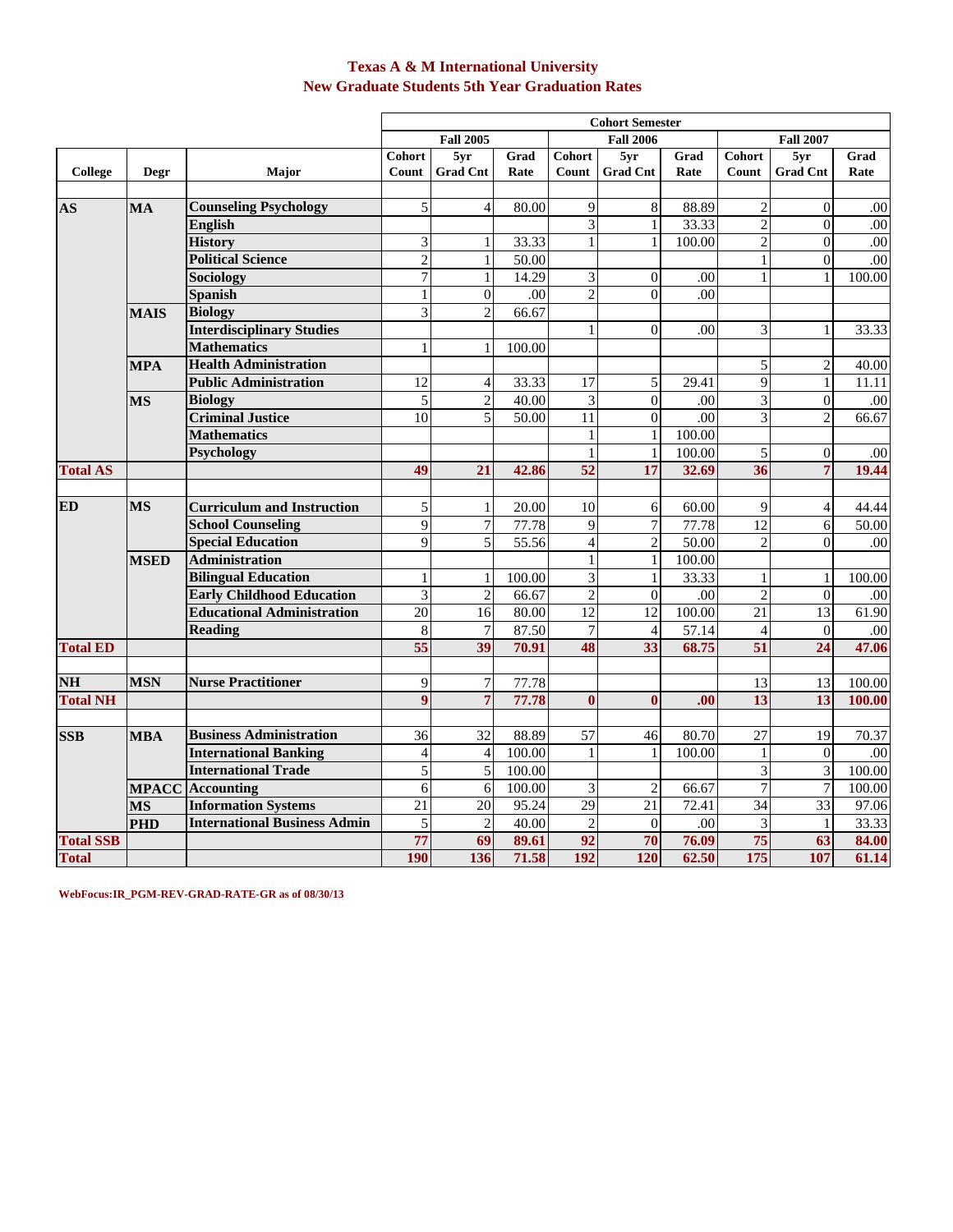|                  |               |                                     |                 |                         | <b>Fiscal Year</b> |                         |
|------------------|---------------|-------------------------------------|-----------------|-------------------------|--------------------|-------------------------|
|                  |               |                                     | 2008-2009       | 2009-2010               | 2010-2011          | 2011-2012               |
| Colg             | <b>Degree</b> | Major                               |                 |                         |                    |                         |
| <b>AS</b>        | <b>MA</b>     | <b>Counseling Psychology</b>        | 11              | $\overline{4}$          | $\overline{4}$     | 6                       |
|                  |               | English                             | 1               | 7                       | 10                 | $\overline{4}$          |
|                  |               | History                             | $\overline{2}$  | 1                       | 1                  | $\overline{3}$          |
|                  |               | <b>Political Science</b>            | $\overline{c}$  | 1                       | $\overline{2}$     | $\overline{5}$          |
|                  |               | Sociology                           | 1               | $\boldsymbol{0}$        | $\tau$             | $\overline{8}$          |
|                  |               | Spanish                             | $\overline{0}$  | $\overline{2}$          | $\overline{3}$     | $\overline{4}$          |
|                  | <b>MAIS</b>   | <b>Interdisciplinary Studies</b>    | $\overline{3}$  | $\overline{0}$          | $\overline{0}$     | $\boldsymbol{0}$        |
|                  |               | Mathematics                         | $\mathbf{1}$    | $\overline{0}$          | $\overline{0}$     | $\overline{0}$          |
|                  | <b>MPA</b>    | <b>Health Administration</b>        | $\overline{0}$  | $\overline{c}$          | 1                  | $\mathbf{1}$            |
|                  |               | <b>Public Administration</b>        | 9               | 5                       | 10                 | $\overline{9}$          |
|                  | <b>MS</b>     | <b>Biology</b>                      | 1               | $\overline{\mathbf{3}}$ | $\overline{9}$     | $\overline{4}$          |
|                  |               | Criminal Justice                    | 5               | 8                       | $\overline{5}$     | $\overline{9}$          |
|                  |               | Mathematics                         | $\mathbf{1}$    | $\overline{0}$          | $\mathbf{1}$       | $\overline{2}$          |
|                  |               | Psychology                          | $\overline{2}$  |                         | $\overline{2}$     | $\mathbf{1}$            |
| <b>Total AS</b>  |               |                                     | 39              | 34                      | 55                 | 56                      |
|                  |               |                                     |                 |                         |                    |                         |
| ED               | <b>MS</b>     | Curriculum and Instruction          | 20              | 15                      | 12                 | 10                      |
|                  |               | <b>School Counseling</b>            | 14              | 21                      | 12                 | 10                      |
|                  |               | <b>Special Education</b>            | 13              | $\overline{5}$          | $\bf 8$            | 12                      |
|                  | <b>MSED</b>   | <b>Bilingual Education</b>          | 5               | $\overline{4}$          | $\overline{7}$     | $\overline{\mathbf{3}}$ |
|                  |               | Early Childhood Education           | $\mathbf{1}$    | $\theta$                | $\theta$           | $\overline{0}$          |
|                  |               | <b>Educational Administration</b>   | $\overline{67}$ | 46                      | 21                 | $\overline{33}$         |
|                  |               | Reading                             | 11              | $\overline{3}$          | 1                  | $\overline{4}$          |
| <b>Total ED</b>  |               |                                     | 131             | 94                      | 61                 | 72                      |
|                  |               |                                     |                 |                         |                    |                         |
| <b>NH</b>        | <b>MSN</b>    | <b>Nurse Practitioner</b>           | $\overline{0}$  | 17                      | 12                 | $\boldsymbol{0}$        |
| <b>Total NH</b>  |               |                                     | $\bf{0}$        | 17                      | 12                 | $\bf{0}$                |
|                  |               |                                     |                 |                         |                    |                         |
| <b>SSB</b>       | <b>MBA</b>    | <b>Business Administration</b>      | 78              | 90                      | 87                 | 85                      |
|                  |               | <b>International Banking</b>        | 3               | $\overline{c}$          | 1                  | $\boldsymbol{0}$        |
|                  |               | <b>International Trade</b>          | $\overline{8}$  | 1                       | $\overline{7}$     | $\overline{5}$          |
|                  |               | MPACC Accounting                    | $\overline{12}$ | 17                      | $\overline{9}$     | 11                      |
|                  | <b>MS</b>     | <b>Information Systems</b>          | $\overline{27}$ | 46                      | 29                 | 19                      |
|                  | <b>PHD</b>    | <b>International Business Admin</b> | $\theta$        | 6                       | $\mathfrak{D}$     | $\overline{5}$          |
| <b>Total SSB</b> |               |                                     | 128             | 162                     | 135                | 125                     |
| <b>Total</b>     |               |                                     | 298             | 307                     | 263                | 253                     |

# **Texas A & M International University Graduate Degrees Awarded by Fiscal Year**

*WebFocus: IR\_GRAD-PGM-REV-DEGR as of 01/28/13*